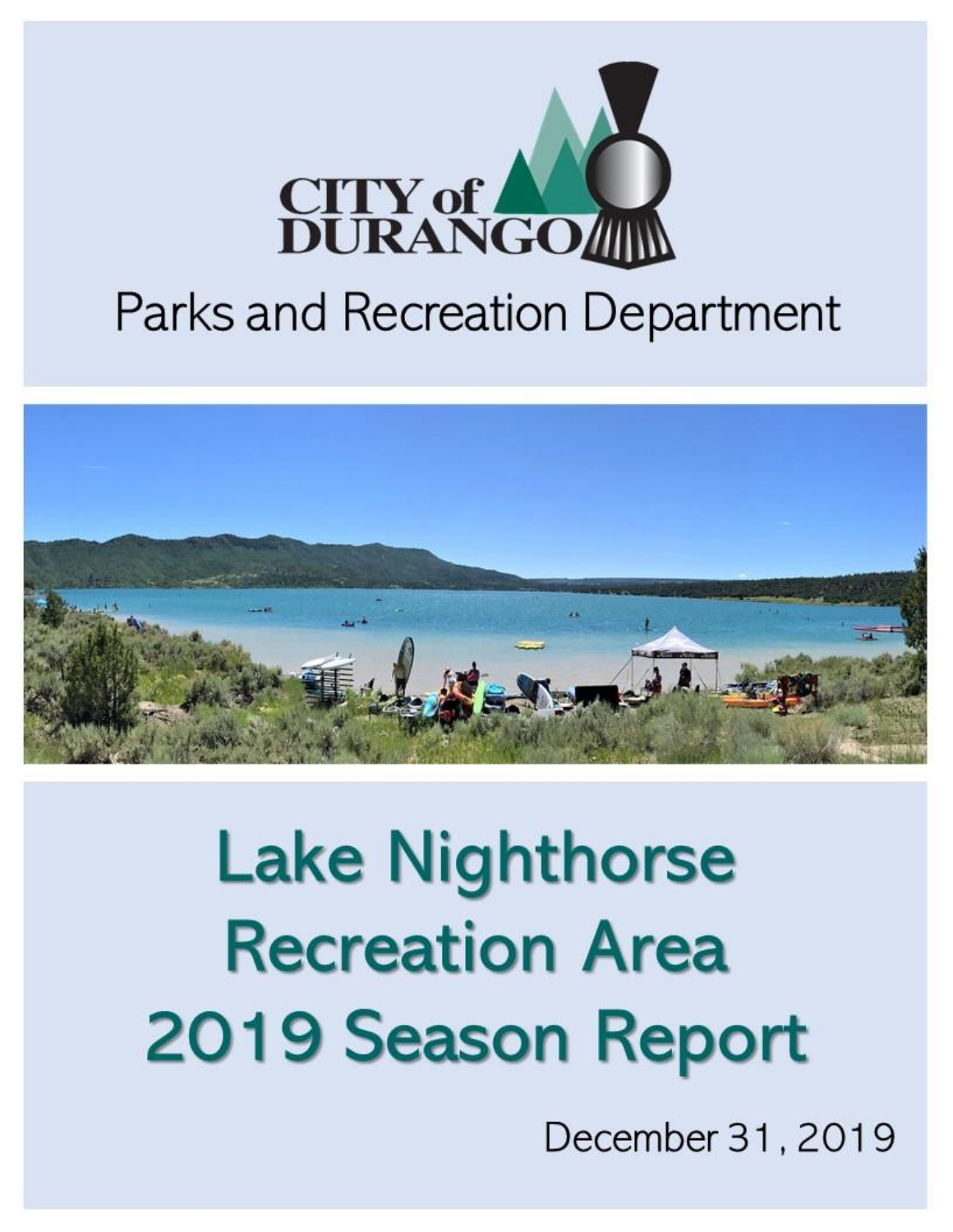#### **Executive Summary**

The second year of Lake Nighthorse Recreation Area being open to public recreation was a very successful year for the Durango community. Total visitation increased by 32% over 2018 and cost recovery reached 85.5% due in part to an increase in programs and activities offered by local businesses as contracted services at Lake Nighthorse. The Durango Parks and Recreation Department continued to implement adaptive management, ensuring public recreational experiences were enjoyable and in accordance with the Lake Nighthorse Operations Plan.

The City of Durango hosted another Kids Fish First special event to kick of the 2019 season for public recreation at Lake Nighthorse on March 30, 2019 involving 58 participants. The Lake opened to nonmotorized recreational users on Sunday, March 31, 2019 with 88 participants and then on May 15, 2019, motorized recreational use was initiated. Parks and Recreation Department staff continue to monitor recreational use of Lake Nighthorse by tracking lake entries by recreational use. The dominant user groups for 2019 remain the same as was tracked in 2018, which included the following from highest to lowest use: (1) stand up paddleboard, kayak, or canoe; (2) walk, run, or dog walk; (3) shoreline fishing by foot; (4) swimming; (5) motorized fishing; (6) motorized wakeboard, ski, or tube; (7) fishing from non-motorized watercrafts; (8) sailing. The recreation area season concluded on November 14 with a total estimated number of 63,735 participants in 2019.

## **Operations Plan**

Using the foundation of the Lake Nighthorse Recreation Plan Final Environmental Assessment and Finding of No New Significant Impact issued in December 2016 by the U.S. Department of the Interior Bureau of Reclamation Western Colorado Area Office, the Parks and Recreation Department continued implementation of the Lake Nighthorse Operations Plan in 2019.

Three overarching goals were identified as a priority for the operations of Lake Nighthorse:

- Resource Protection
- Provide Quality Recreational Experiences
- Financial Viability

Ongoing operations of Lake Nighthorse involves a collaborative partnership with the U.S. Bureau of Reclamation, Animas-La Plata Operation, Maintenance and Replacement Association, and the City of Durango. Adaptive management was employed by the City to ensure the goals of the Lake Nighthorse Operations Plan were consistently achieved with continuously evolving circumstances, recognizing that the opening year 2018 created the operations baseline for Lake Nighthorse. Examples of adaptive management implemented in 2019 include installing a courtesy dock ladder for safe and comfortable access to open water for swimming as well as allowing ADA fishing access until construction of a formal ADA fishing amenity was complete. The entrance gate closed as well as exit boat inspections and watercraft launches ceased 30 minutes prior to daily closure. NO WAKE rules were lifted for Holiday Mondays. Inflatable field wasinstalled in the No Motorized Craft zone to provide free drop-in recreational opportunities. No Parking signs were removed and replaced with Loading Zone signage at the crusher fine trail accessing the Overflow Parking Lot courtesy dock as well as at the 4Corners Riversports concessions location. Lastly, spring hours of operation were expanded to include Fridays along with Saturdays and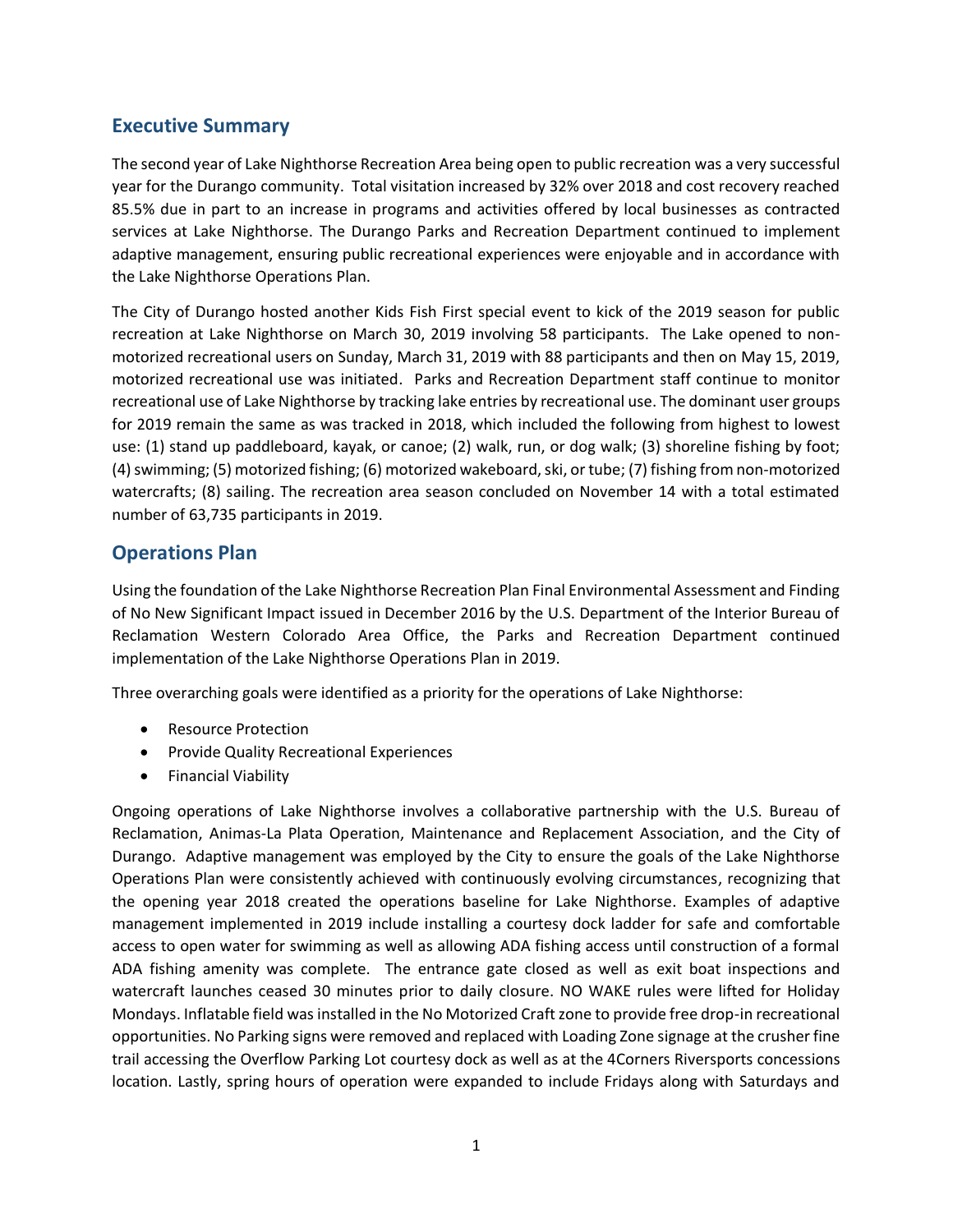Sundays from April 5 to April 28 and evening hours were extended to 7 p.m. during the month of September.

#### **Resource Protection**

Resource protection at Lake Nighthorse involves water quality, natural and cultural resources, and invasive species.

- Parks and Recreation Department staff completed 4,642 boat inspections for aquatic nuisance species by certified inspectors following the Department of Natural Resources standards for bodies of water in Colorado
- Decontamination protocol with infrastructure on-site was completed on 677 boats
- Parks and Recreation Department staff removed 1,756 boat seals during incoming boat inspections, of which 1,441 were returning Lake Nighthorse boat seals
- Parks and Recreation Department staff issued 2,322 exit inspection boat seals with documentation in the national database
- Bureau of Reclamation and Colorado Parks and Wildlife conducted water quality monitoring
- There was a designated fueling area at the entrance station
- Cultural Resources Sensitivity Training was provided to all employees and contractors
- Bureau of Reclamation conducted archaeological monitoring
- Golden Eagle surveying was implemented prior to construction activities
- City staff restricted public shoreline access to 25 feet above high-water line and in developed recreation areas with the assistance of signage installed by Reclamation
- Smoking, all types of grilling and fires were not permitted
- There was extensive public education implemented and additional signage installed at the boat ramp parking area, overflow parking area and watercraft inspection and decontamination station
- Law enforcement was routinely provided by the Durango Police Department, Colorado Parks and Wildlife, and La Plata County Sheriff
- Adherence to City, State and Federal Laws
- Winter wildlife closure was in effect January 1 March 31 and November 15 December 31
- Houseboats that are used as a human dwelling; cabin cruisers with full living quarters on board, including plumbing were not permitted
- No boats with open-air-exhaust were permitted
- Adherence to Colorado Parks and Wildlife Fishing Regulations including no aquatic live bait
- In addition to following State standards for inspection of watercraft for aquatic nuisance species, the City consulted with the State on the inspection of non-trailered craft that are high risk and followed recommended procedures
- Boats with ballasts were permitted and adhered to State approved methods for decontamination
- Reclamation monitored cultural resources and project infrastructure and the City modified shore access by the public as needed
- Dogs were permitted, and pet owners were required to adhere to the City leash law; dog waste dispensers were provided by the City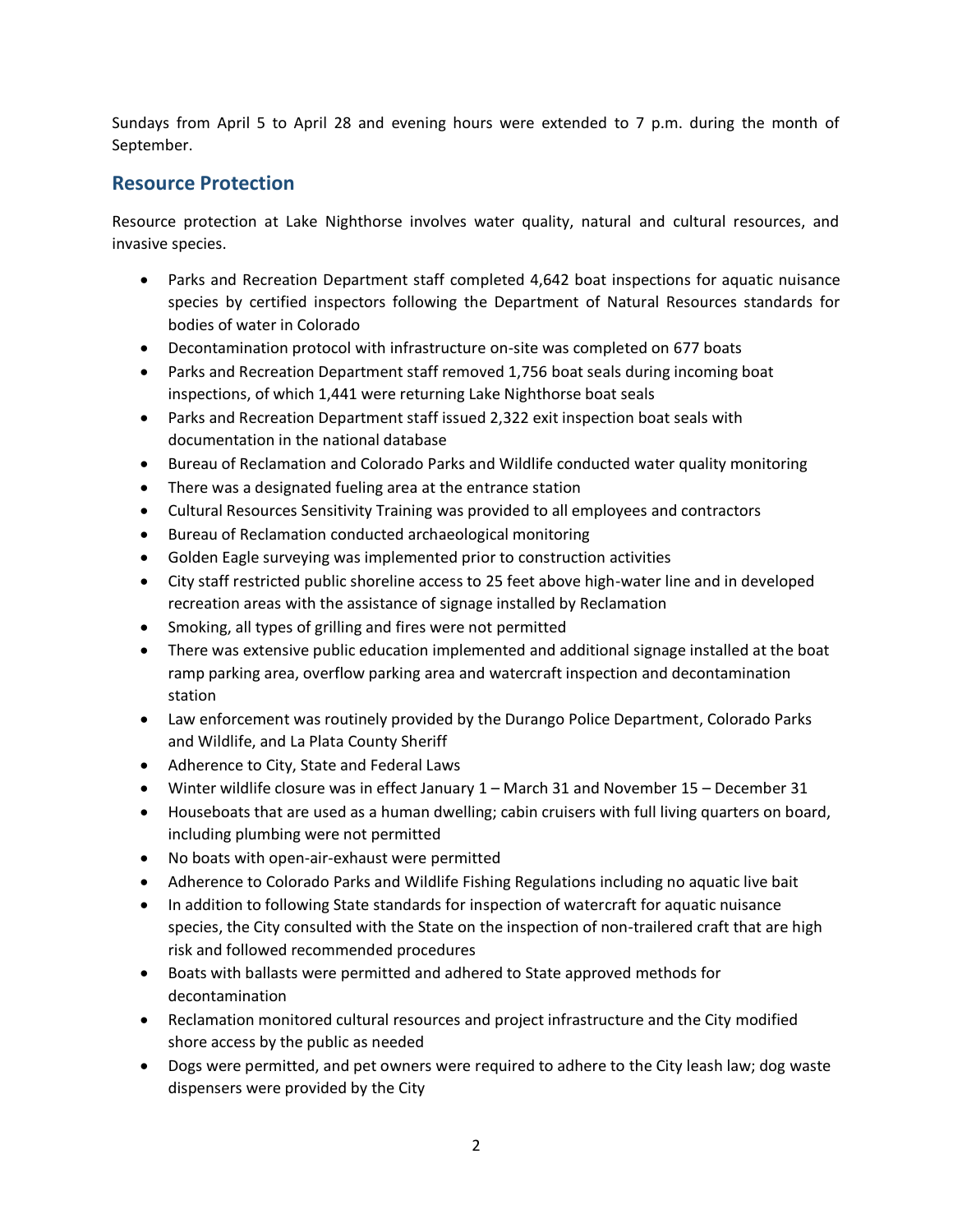- Two community volunteer stewards assisted with resources protection by contributing 15 hours of service at the lake, and one community volunteer assisted with administrative tasks for Lake Nighthorse operations by contributing 12 hours of service
- The City implemented extensive reporting and tracking of recreational users at Lake Nighthorse and utilized data for adaptive management

| <b>Resource Protection Description</b>                 | <b>2018 Total Number</b> | <b>2019 Total Number</b> |
|--------------------------------------------------------|--------------------------|--------------------------|
| Aquatic Nuisance Species Inspections (Incoming and     | 3,657                    | 4.642                    |
| Outgoing)                                              |                          |                          |
| <b>Aquatic Nuisance Species Decontaminations</b>       | 599                      | 677                      |
| Incoming Boat Seals Removed                            | 1,410                    | 1,756                    |
| Incoming Boat Seals on returning Lake Nighthorse boats | 1,162                    | 1,441                    |
| <b>Exit Boat Seals Applied</b>                         | 1,739                    | 2,322                    |

#### **Resource Protection Summary**

## **Provide Quality Recreational Experiences**

2019 operations continued to address the diverse desires for recreational experiences at Lake Nighthorse as well as continue to build upon the 2016 Lake Nighthorse Recreation Plan Environmental Assessment.

- There were multiple uses allowed at Lake Nighthorse including motorized and non-motorized recreation
- Local, State and Federal law enforcement officials had a presence at Lake Nighthorse
- Adherence to City, State and Federal Laws
- An additional courtesy dock for motorized and non-motorized users was installed by the City raising the total number to four courtesy docks
- Zoned recreation at Lake Nighthorse was implemented with buoys, signage and education
- Restricted public access to 25' above high-water level and in developed recreation areas
- Boats travelled in a counterclockwise direction for towed recreation in the open use area
- Qualified Parks and Recreation Department staff were on-site during operating hours
- There was scheduled and posted hours of operation at Lake Nighthorse; day use only
- There was a designated no motorized craft area near the paddle craft rental and overflow parking area; Official boats had access through the no motorized craft area to the public safety personnel dock
- Motorized personal watercraft (e.g. jet skis) were not allowed; Parks and Recreation Department staff closely monitored motorized personal watercraft use requests and the Operations Plan may be adjusted as necessary in the future
- Public access on west CR 211 was not permitted due to concerns identified by the Animas-La Plata Operation, Maintenance and Replacement Association, opposition from adjacent neighbors, use of the winter wildlife area would require Colorado Parks and Wildlife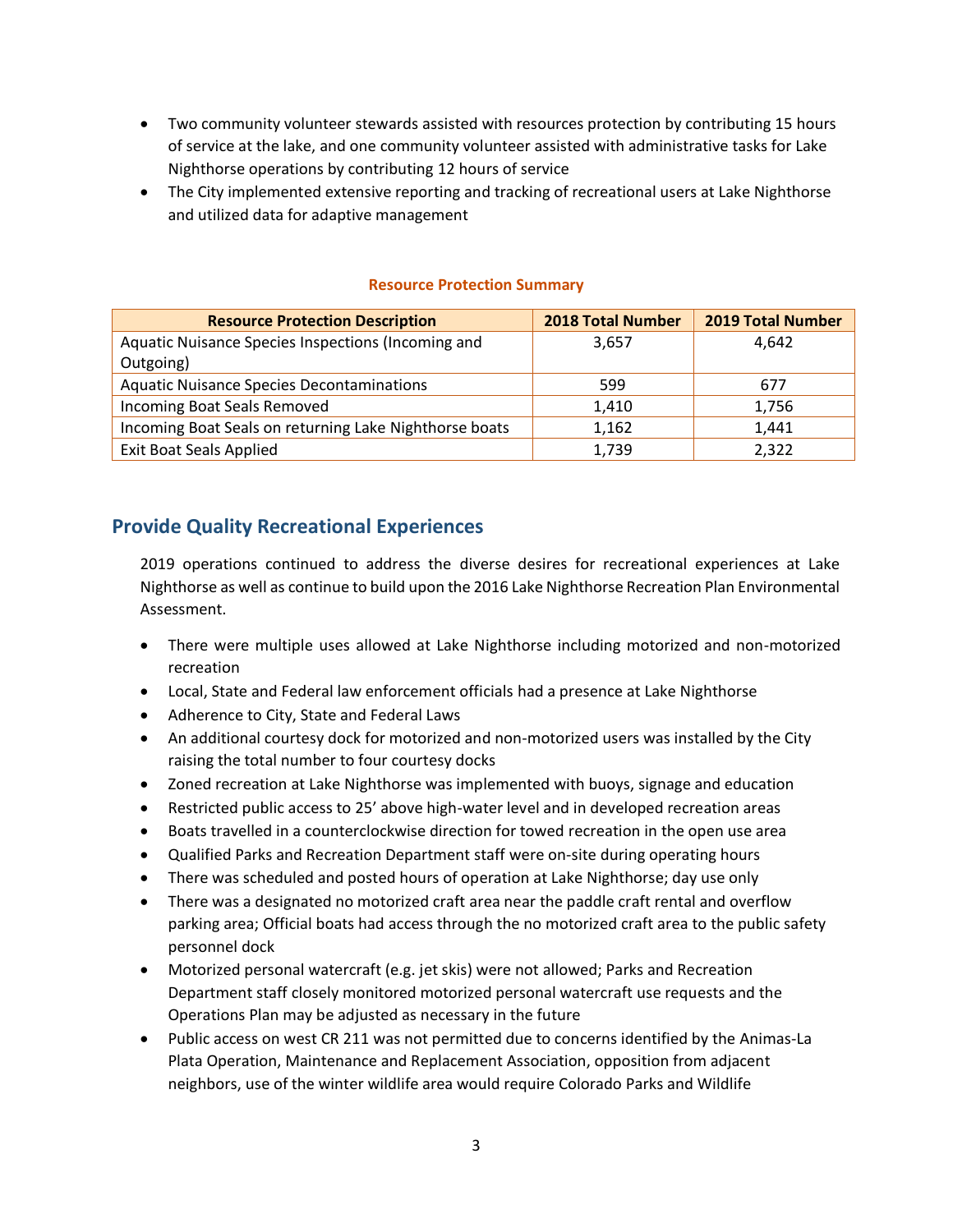concurrence, and additional infrastructure would be required for resource protection and day use fee collection

- The City will continue to explore volunteer or concessionaire opportunities to provide a shuttle service for paddlers to the west no wake zone
- There are limited designated trails due to concerns identified by the Animas-La Plata Operation, Maintenance and Replacement Association for resource protection
- The Durango Police Department and Sheriff's Office determined appropriate local law enforcement presence and extra patrolling based upon conditions; there were five verbal warnings and zero citations issued by the Durango Police Department
- Colorado Parks and Wildlife issued four citations regarding fishing licenses and one regarding aquatic nuisance species boat inspections
- Existing Parks and Recreation Department standards were followed to address public terms of use and public conduct at Lake Nighthorse
- Third party concessions were available to enhance the quality of the recreational experience by providing programs and activities such as sailing or paddling lessons, guided fly fishing, and wake surfing opportunities; a total of seven local business operated as independent contractors at Lake Nighthorse in 2019 (in 2018 there were two)
- Colorado Parks and Wildlife and the U.S. Fish and Wildlife Service stocked a total of 186,228 fish (brown trout, rainbow trout and Kokanee salmon) in 2019
- Colorado Parks and Wildlife hosted three days of Kokanee Salmon giveaways during which an estimated 4,000 salmon were given to a total estimate of 250 participants
- Colorado Parks and Wildlife conducted 5 Kokanee Salmon spawn takes for a total of 699,126 green eggs
- The City regulated type of use with scheduled use to be inclusive as well as provide the most recreational use
- The City monitored use patterns, shared information with the public and encouraged recreational users to select preferred times for use of the lake
- The 2019 recreation schedule included Mellow Mondays and Wakeless Wednesdays with the restriction of no wakes all day for recreational users, except Holidays
- Non-motorized use April 5 to April 28 was provided on Friday, Saturday and Sunday only due to inclement spring weather and low visitation during the week
- Evening hours were extended until 7 p.m. during the month of September
- Inflatable field was installed in the No Motorized Craft zone to allow for free drop-in recreational opportunities
- The City hosted three special events and authorized 9 third-party educational programs and special activities at Lake Nighthorse in 2019
- The City will continue to monitor, track and evaluate conditions at Lake Nighthorse on an ongoing basis and implement adaptive management; the City will continue to seek customer input on experiences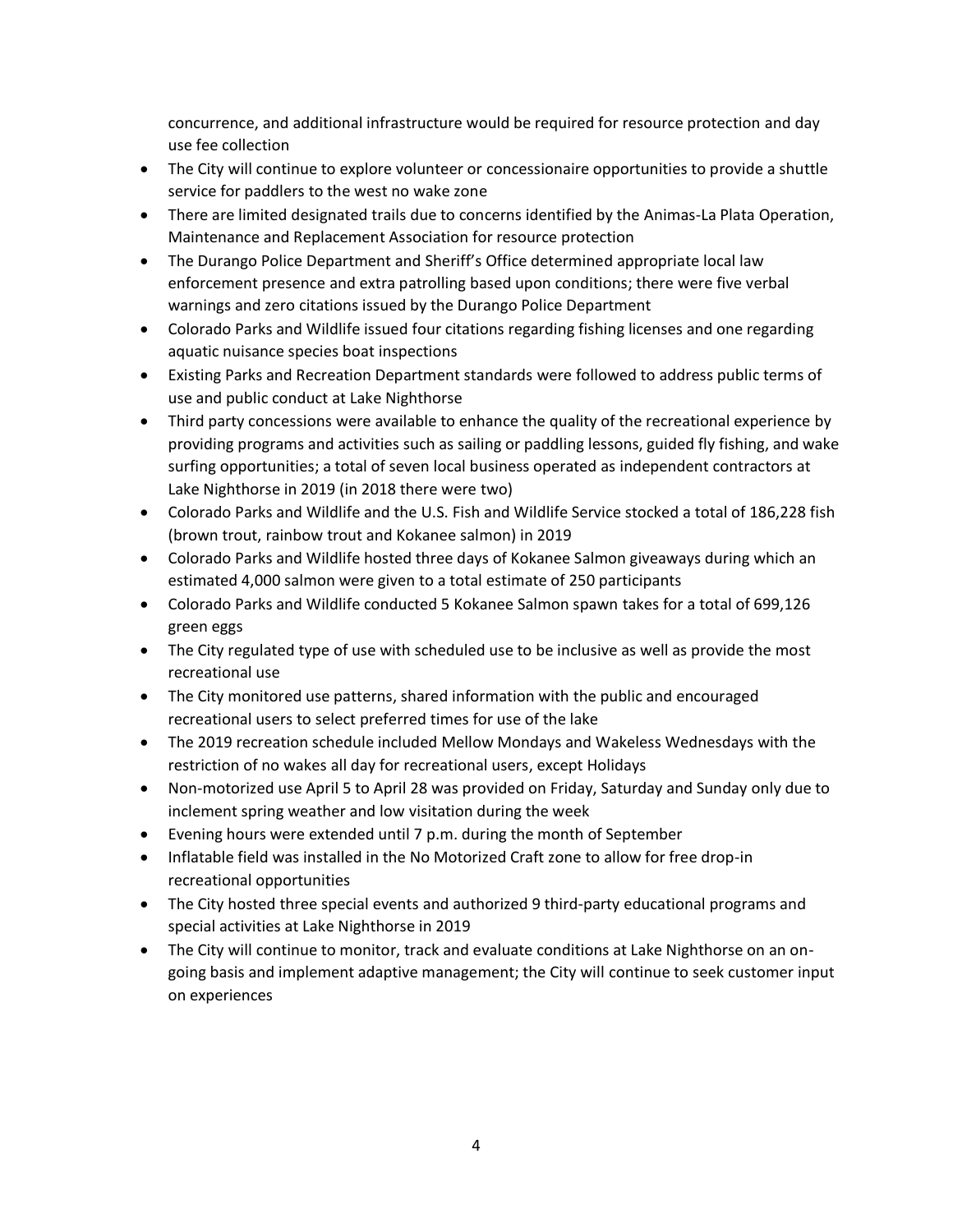#### **Quality Recreation Experience Summary**

| <b>Quality Recreation Experience Description</b> | <b>2018 Total Number</b> | <b>2019 Total Number</b> |
|--------------------------------------------------|--------------------------|--------------------------|
| Lake Nighthorse Users                            | 48,078                   | 63,735                   |
| <b>Season Pass Holder Entries</b>                | 14,107                   | 19,533                   |
| Day Use Admissions                               | 33,328                   | 33,780                   |
| 5-Punch Pass Holder Entries                      | n/a                      | 2,793                    |
| <b>Programs Participants</b>                     | 221                      | 343                      |
| <b>Free Special Events Participants</b>          | 643                      | 365                      |
| <b>Concession Boat Rentals</b>                   | 1,562                    | 2.944                    |
| <b>Durango Police Citations</b>                  | 3                        |                          |



#### **Recreation by Use Categories**

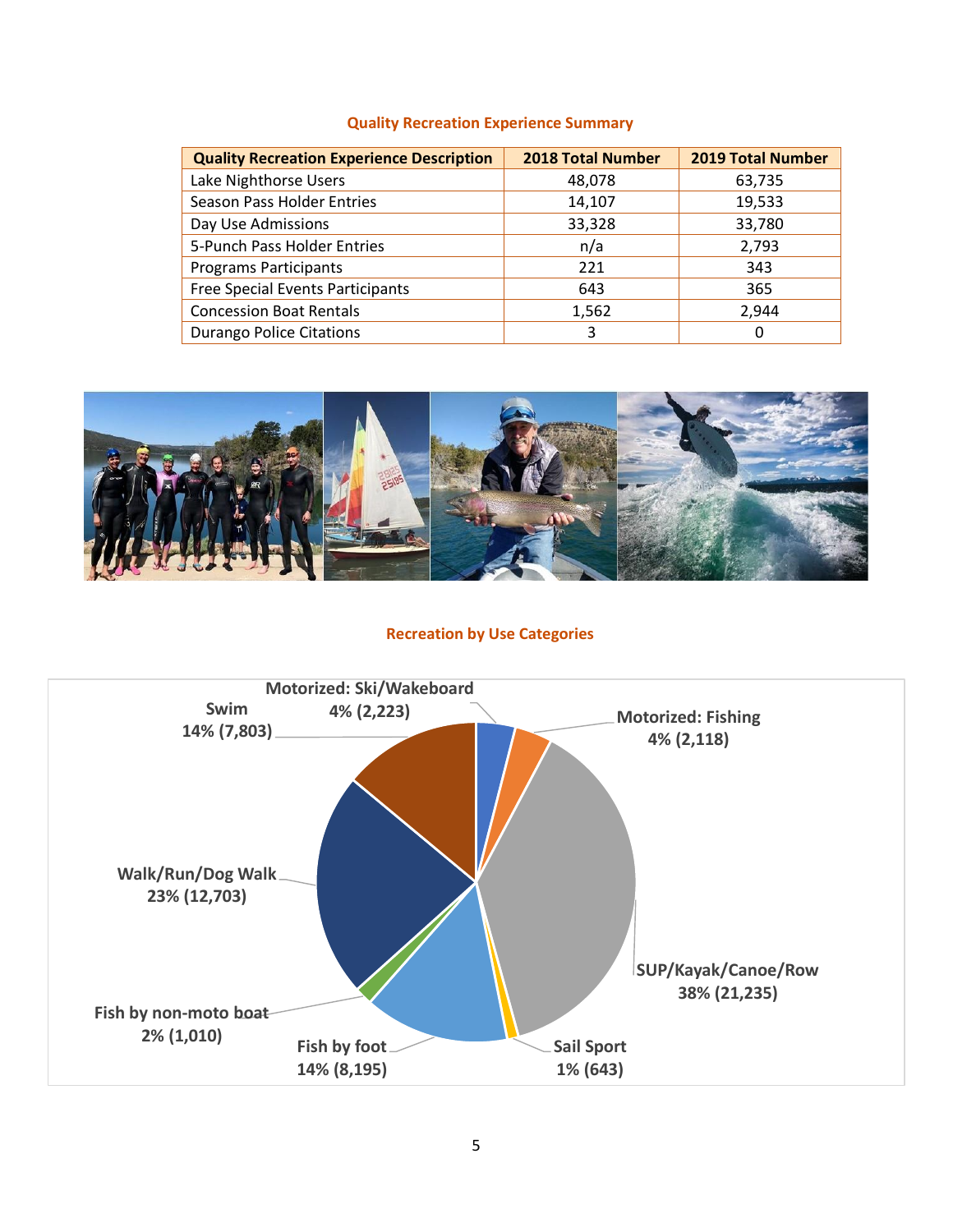# **Financial Viability**

To ensure long-term recreational enjoyment of Lake Nighthorse by area residents and visitors to the region, the 2019 operations implemented the following guiding principles for financial viability:

- The Lease Agreement between the United States and City of Durango for the Administration of the Recreation Area at Lake Nighthorse was executed in January 2017
- The Cost Share Agreement between the U.S. Bureau of Reclamation and City of Durango was executed in September 2018 to formalize the plan to equally shares the cost of capital improvements and operational deficits at Lake Nighthorse
- The City will continue to seek and secure grant funding for capital improvements at Lake Nighthorse
- The City has dedicated sales tax funds for park capital improvements; \$281,432 was invested in Lake Nighthorse capital improvements for the ADA fishing dock, picnic facilities, and water well at the entrance station
- Lake Nighthorse entrance fees were implemented and will be evaluated annually
- The City of Durango 2020 Budget provides funding for the continued operations of Lake Nighthorse
- The City implemented extensive reporting and tracking of recreational use at Lake Nighthorse
- There is an economic benefit to the region with opening Lake Nighthorse for recreation
- There was State legislation implementing fees in 2019 associated with an Aquatic Nuisance Species Stamp for motorized boats that will continue for 2020
- The goal is to continue to keep fees for City Parks and Recreation services affordable, and scholarships are available
- Third party concessions and independent contracts will continue to be provided to support the financial viability of operations
- Special Use Permits will continue to be provided by the City which may result in limiting public access to the area under permit

| <b>Financial Viability Description</b>           | <b>2018 Total Number</b> | <b>2019 Total Number</b> |
|--------------------------------------------------|--------------------------|--------------------------|
| Expenses (January 1 - December 31)               | \$405,936.95             | \$359,889.44             |
| Revenues for the Season                          | \$194,662.05             | \$255,358.97             |
| <b>City Operational Subsidy</b>                  | \$105,637.45             | \$52,265.23              |
| <b>Bureau of Reclamation Operational Subsidy</b> | \$105,637.45             | \$52,265.24              |
| Cost Recovery                                    | 74%                      | 85.5%                    |
| Capital Improvements                             | \$1,207,903.70           | \$281,431.70             |

#### **Financial Viability Summary**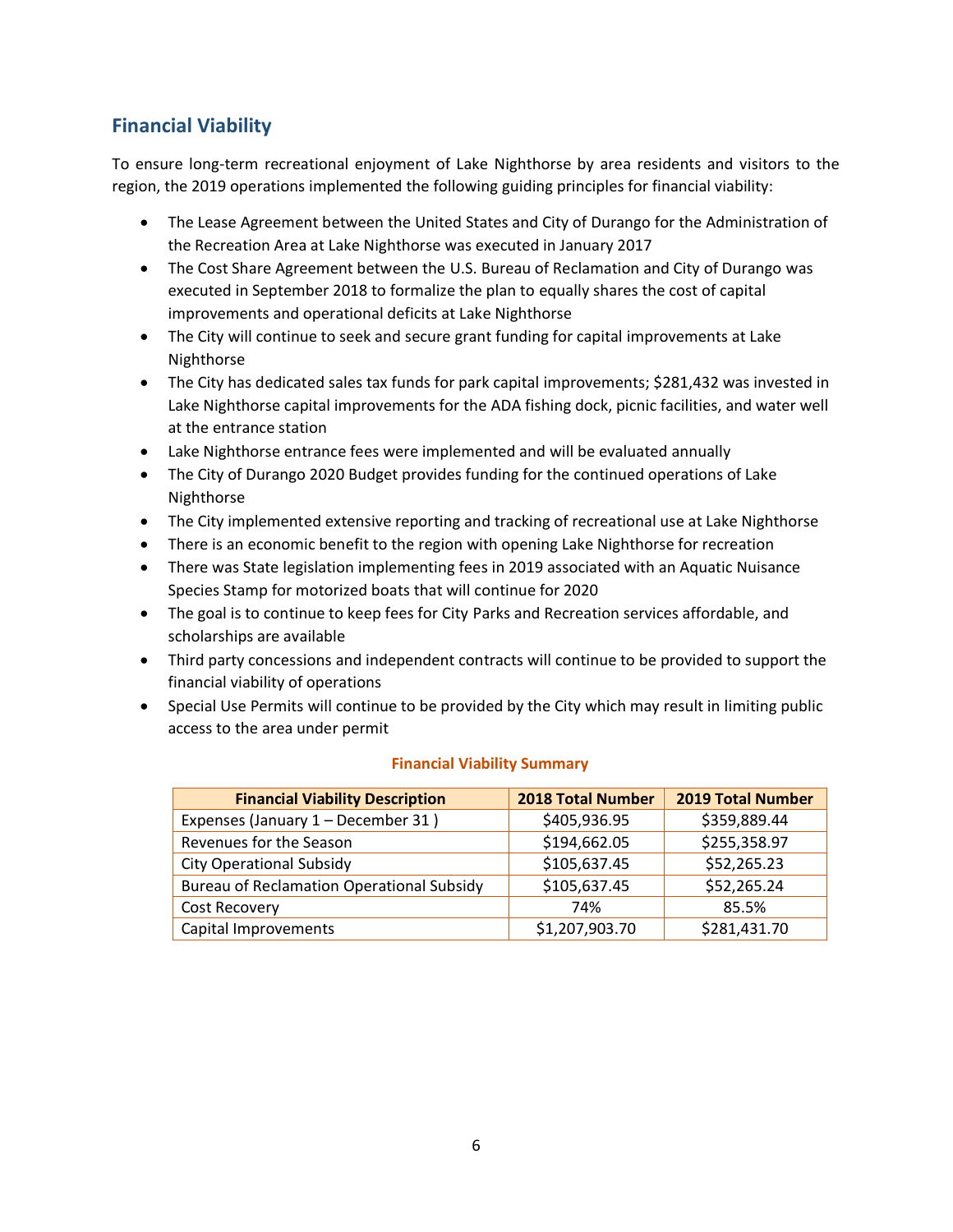#### **Lake Nighthorse Recreation Schedule**

| <b>Monday</b> | <b>Tuesday</b> | Wednesday | <b>Thursday</b> | Friday    | <b>Saturdav</b> | <b>Sunday</b> |
|---------------|----------------|-----------|-----------------|-----------|-----------------|---------------|
| Mellow        | Multi-use      | Wakeless  | Multi-use       | Multi-use | Multi-use       | Multi-use     |
| Mondav        |                | Wednesday |                 |           |                 |               |
| No Wake       |                | No Wake   |                 |           |                 |               |

The 2019 hours of operation were as follows:

- March 31: Opening Day 9 a.m. to 4 p.m.
- April 5 April 28: Friday, Saturday and Sunday ONLY from 9 a.m. to 4 p.m.
- May  $1 -$  May  $14$ : Daily from 9 a.m. to 4 p.m.
- May 15 May 31: Daily from 8 a.m. to 6 p.m.
- June 1 September 3: Daily from 7 a.m. to 8 p.m.
- September 4 September 30: Daily from 8 a.m. to 7 p.m.
- October 1 November 14: Daily from 9 a.m. to 4 p.m.
- November 15 March 31: Winter Wildlife Closure

The hours of operation did not vary due to inclement weather. The entrance gate closed as well as exit boat inspections and watercraft launches ceased 30 minutes prior to daily closure.

#### **Lake Nighthorse 2019 Fees**

| Fee Type                                     | Cost |
|----------------------------------------------|------|
| Season Vehicle Pass ________________ \$70    |      |
| Multiple Vehicle Season Pass ________ \$35   |      |
| Senior Season Vehicle Pass __________ \$60   |      |
| Senior Multiple Vehicle Season Pass ___ \$30 |      |
| Season Bike or Walk-in Pass __________ \$20  |      |
| Daily Vehicle Entry __________________ \$8   |      |
| Daily Walk/Bike-in Entry _____________ \$ 3  |      |
| Vehicle 5 Punch Pass ________________ \$30   |      |
| Senior Vehicle 5 Punch Pass __________ \$25  |      |
| Walk/Bike 5 Punch Pass ____________ \$10     |      |